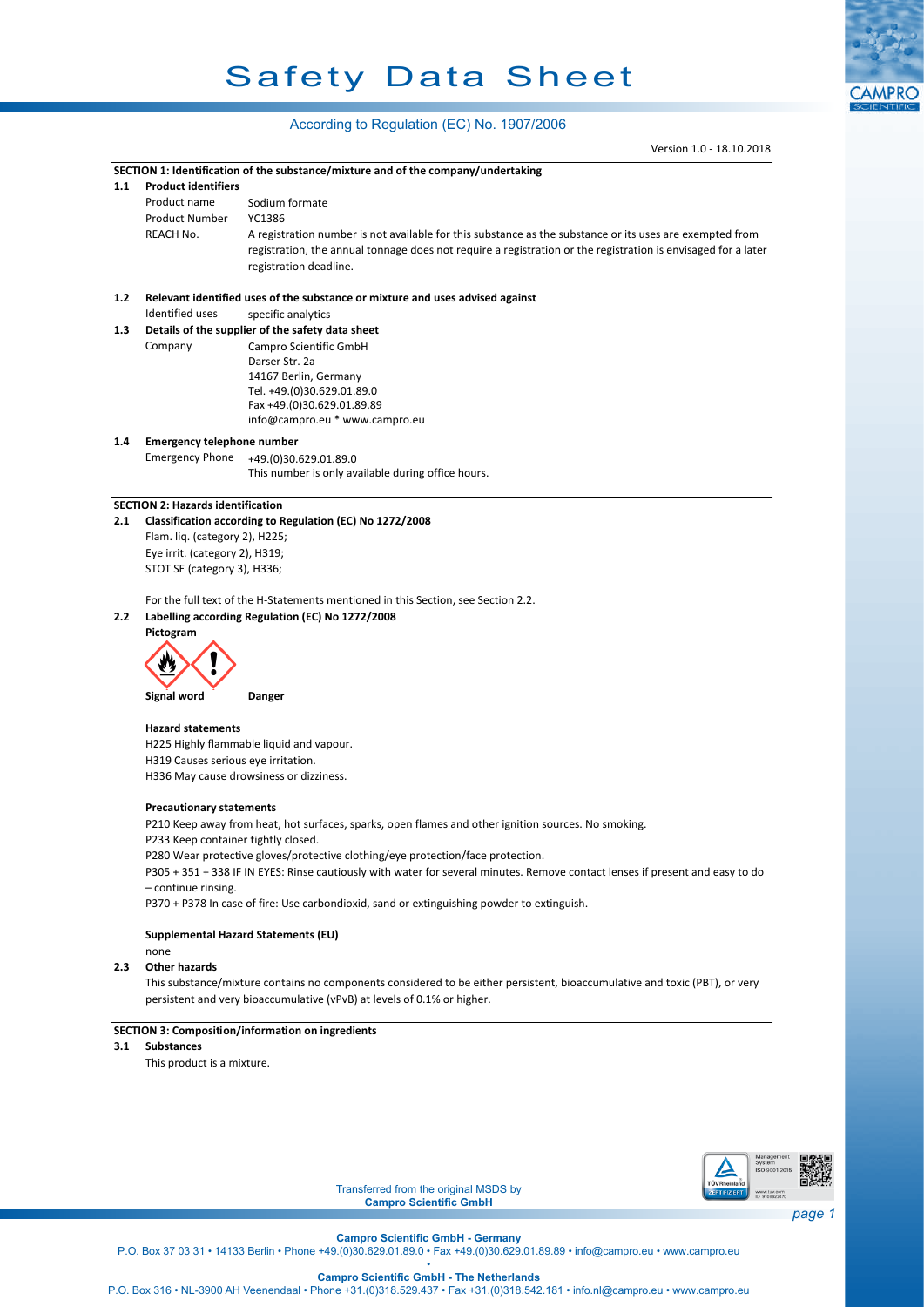# Safety Data Sheet



#### According to Regulation (EC) No. 1907/2006

#### **3.2 Mixtures**

Ingredient: 2-Propanol (iso-Propanol); CAS-No.: 67-63-0; EG-No.: 200-661-7; REACH-No.: k.A.; Classification: H225, H319, H336; Flam. Liq 2; Eye Irrit. 2; STOT SE 3; Concentration: >= 30 - < 60 %

For the full text of the H-Statements mentioned in this Section, see Section 16.

Substances listed on the 'Candidate List of Substances of Very High Concern (SVHC) for authorisation' of the European Chemical Agency (ECHA), are not intentional ingredient of this product. It is not to be expected that those substances are in quantity of >= 0,1 % in this product.

#### **SECTION 4: First aid measures**

#### **4.1 Description of first aid measures General advice** Consult a physician. Show this safety data sheet to the doctor in attendance. **If inhaled** If breathed in, move person into fresh air. If not breathing, give artificial respiration. Consult a physician. **In case of skin contact** Wash off with soap and plenty of water. Consult a physician. **In case of eye contact** Flush eyes with water as a precaution. Consult a physician. **If swallowed**

Do NOT induce vomiting. Never give anything by mouth to an unconscious person. Rinse mouth with water. Consult a physician.

- **4.2 Most important symptoms and effects, both acute and delayed**
- The most important known symptoms and effects are described in the labelling (see section 2.2) and/or in section 11. **4.3 Indication of any immediate medical attention and special treatment needed**
- No data available

#### **SECTION 5: Firefighting measures**

**5.1 Extinguishing media**

**Suitable extinguishing media**

Use water spray, alcohol-resistant foam, dry chemical or carbon dioxide.

- **5.2 Special hazards arising from the substance or mixture** Carbon oxides
- **5.3 Advice for firefighters**

Wear self-contained breathing apparatus for firefighting if necessary.

#### **SECTION 6: Accidental release measures**

#### **6.1 Personal precautions, protective equipment and emergency procedures**

Use personal protective equipment. Avoid breathing vapours, mist or gas. Ensure adequate ventilation. Remove all sources of ignition. Evacuate personnel to safe areas. Beware of vapours accumulating to form explosive concentrations. Vapours can accumulate in low areas. For personal protection see section 8.

#### **6.2 Environmental precautions**

Prevent further leakage or spillage if safe to do so. Do not let product enter drains. Discharge into the environment must be avoided.

#### **6.3 Methods and materials for containment and cleaning up**

Contain spillage, and then collect with an electrically protected vacuum cleaner or by wet-brushing and place in container for disposal according to local regulations (see section 13).

### **6.4 Reference to other sections**

For disposal see section 13.

#### **SECTION 7: Handling and storage**

**7.1 Precautions for safe handling**

Avoid exposure. Avoid contact with skin and eyes. Avoid inhalation of vapour or mist. Keep away from sources of ignition - No smoking.Take measures to prevent the build up of electrostatic charge. For precautions see section 2.2.

#### **7.2 Conditions for safe storage, including any incompatibilities**

Store in cool place. Keep container tightly closed in a dry and well-ventilated place. Containers which are opened must be carefully resealed and kept upright to prevent leakage. Storage class (TRGS 510): Flammable liquids.

#### **7.3 Specific end uses**



Transferred from the original MSDS by **Campro Scientific GmbH**

**Campro Scientific GmbH - Germany**

P.O. Box 37 03 31 • 14133 Berlin • Phone +49.(0)30.629.01.89.0 • Fax +49.(0)30.629.01.89.89 • info@campro.eu •<www.campro.eu>

• **Campro Scientific GmbH - The Netherlands**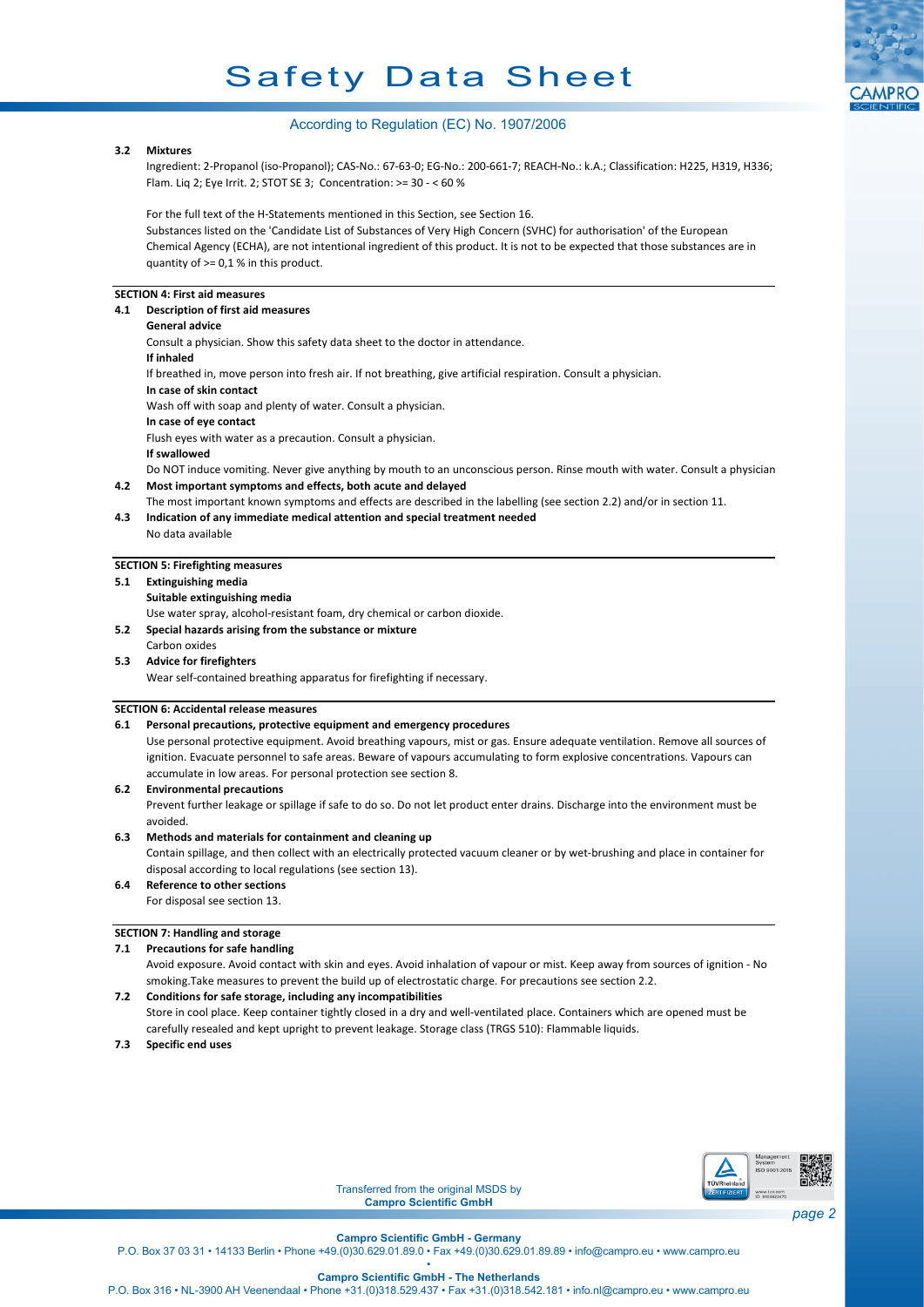#### According to Regulation (EC) No. 1907/2006

Apart from the uses mentioned in section 1.2 no other specific uses are stipulated.



**9.2 Other safety information** No data available



Transferred from the original MSDS by **Campro Scientific GmbH**

**Campro Scientific GmbH - Germany**

**Campro Scientific GmbH - The Netherlands**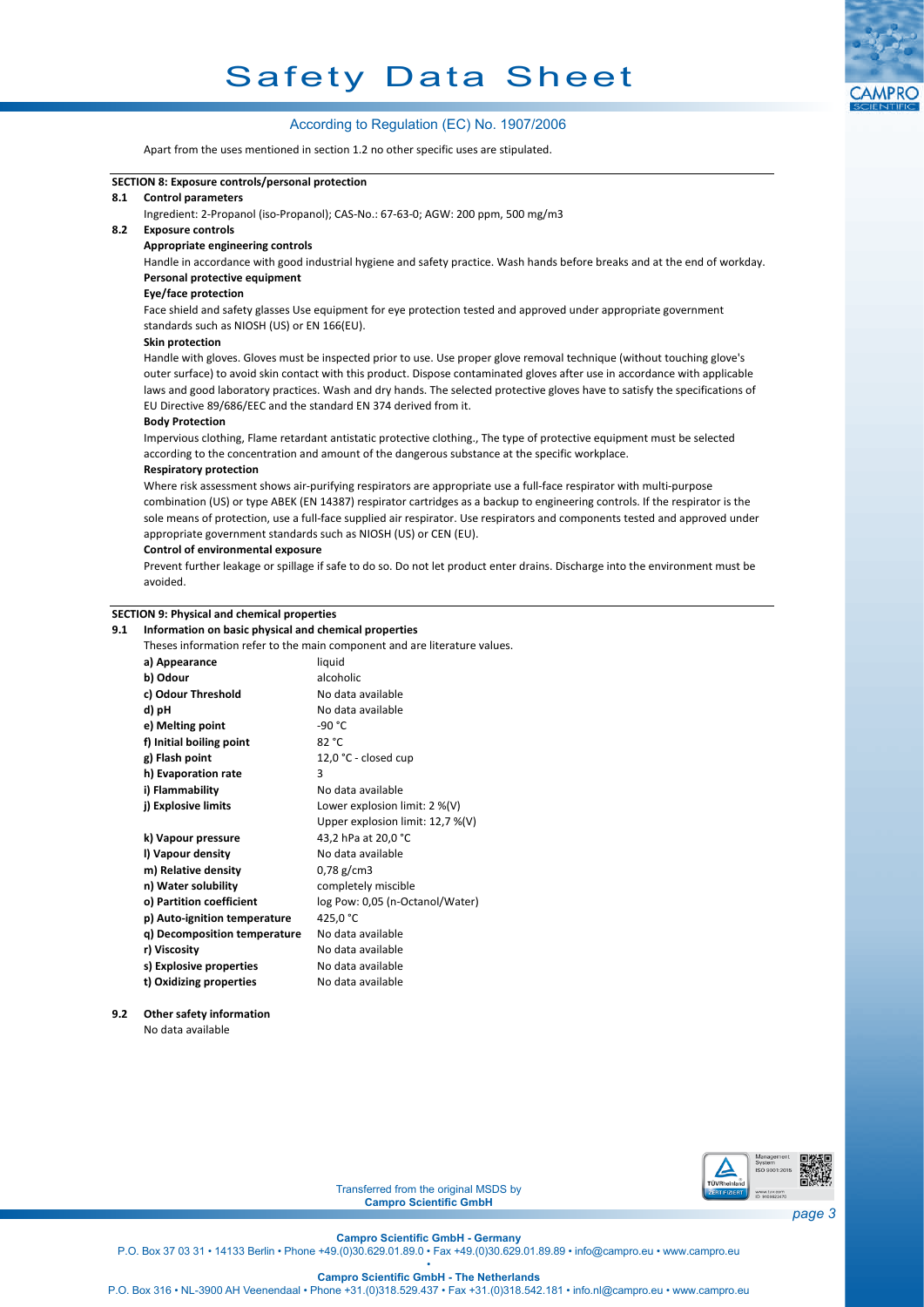

|  | According to Regulation (EC) No. 1907/2006                                                                                                                                 |  |  |  |  |  |
|--|----------------------------------------------------------------------------------------------------------------------------------------------------------------------------|--|--|--|--|--|
|  | <b>SECTION 10: Stability and reactivity</b>                                                                                                                                |  |  |  |  |  |
|  | Theses information refer to the main component.                                                                                                                            |  |  |  |  |  |
|  | 10.1 Reactivity                                                                                                                                                            |  |  |  |  |  |
|  | No data available                                                                                                                                                          |  |  |  |  |  |
|  | 10.2 Chemical stability                                                                                                                                                    |  |  |  |  |  |
|  | Stable under recommended storage conditions.                                                                                                                               |  |  |  |  |  |
|  | 10.3 Possibility of hazardous reactions                                                                                                                                    |  |  |  |  |  |
|  | No data available                                                                                                                                                          |  |  |  |  |  |
|  | 10.4 Conditions to avoid                                                                                                                                                   |  |  |  |  |  |
|  | Heat, flames and sparks.                                                                                                                                                   |  |  |  |  |  |
|  | 10.5 Incompatible materials                                                                                                                                                |  |  |  |  |  |
|  | Oxidizing agents, Acid anhydrides, Aluminium, Halogenated compounds, Acids                                                                                                 |  |  |  |  |  |
|  | 10.6 Hazardous decomposition products                                                                                                                                      |  |  |  |  |  |
|  | In the event of fire: see section 5                                                                                                                                        |  |  |  |  |  |
|  |                                                                                                                                                                            |  |  |  |  |  |
|  | <b>SECTION 11: Toxicological information</b>                                                                                                                               |  |  |  |  |  |
|  | 11.1 Information on toxicological effects                                                                                                                                  |  |  |  |  |  |
|  | No data available for the product.                                                                                                                                         |  |  |  |  |  |
|  | <b>Acute toxicity</b>                                                                                                                                                      |  |  |  |  |  |
|  | The mixture is not classified.                                                                                                                                             |  |  |  |  |  |
|  | Skin corrosion/irritation                                                                                                                                                  |  |  |  |  |  |
|  | The mixture is not classified.                                                                                                                                             |  |  |  |  |  |
|  | Serious eye damage/eye irritation                                                                                                                                          |  |  |  |  |  |
|  | The mixture causes serious eye irritation. The classification results from specific concentration limits.                                                                  |  |  |  |  |  |
|  | Respiratory or skin sensitisation                                                                                                                                          |  |  |  |  |  |
|  | The mixture is not classified.                                                                                                                                             |  |  |  |  |  |
|  | Germ cell mutagenicity                                                                                                                                                     |  |  |  |  |  |
|  | The mixture is not classified.                                                                                                                                             |  |  |  |  |  |
|  | Carcinogenicity                                                                                                                                                            |  |  |  |  |  |
|  | The mixture is not classified.                                                                                                                                             |  |  |  |  |  |
|  | <b>Reproductive toxicity</b>                                                                                                                                               |  |  |  |  |  |
|  | The mixture is not classified.<br>Specific target organ toxicity - single exposure<br>The mixture is not classified.<br>Specific target organ toxicity - repeated exposure |  |  |  |  |  |
|  |                                                                                                                                                                            |  |  |  |  |  |
|  |                                                                                                                                                                            |  |  |  |  |  |
|  |                                                                                                                                                                            |  |  |  |  |  |
|  | The mixture may cause drowsiness or dizziness. The classification results from specific concentration limits.                                                              |  |  |  |  |  |
|  | <b>Aspiration hazard</b><br>The mixture is not classified.                                                                                                                 |  |  |  |  |  |
|  |                                                                                                                                                                            |  |  |  |  |  |
|  | <b>SECTION 12: Ecological information</b>                                                                                                                                  |  |  |  |  |  |
|  | 12.1 Toxicity                                                                                                                                                              |  |  |  |  |  |
|  | The mixture is not classified.                                                                                                                                             |  |  |  |  |  |
|  | 12.2 Persistence and degradability                                                                                                                                         |  |  |  |  |  |
|  | No data available                                                                                                                                                          |  |  |  |  |  |
|  | 12.3 Bioaccumulative potential                                                                                                                                             |  |  |  |  |  |
|  | No data available                                                                                                                                                          |  |  |  |  |  |
|  | 12.4 Mobility in soil                                                                                                                                                      |  |  |  |  |  |
|  | No data available                                                                                                                                                          |  |  |  |  |  |
|  | 12.5 Results of PBT and vPvB assessment                                                                                                                                    |  |  |  |  |  |
|  | This substance/mixture contains no components considered to be either persistent, bioaccumulative and toxic (PBT), or very                                                 |  |  |  |  |  |
|  | persistent and very bioaccumulative (vPvB) at levels of 0.1% or higher.                                                                                                    |  |  |  |  |  |
|  | 12.6 Other adverse effects                                                                                                                                                 |  |  |  |  |  |
|  | No data available                                                                                                                                                          |  |  |  |  |  |
|  |                                                                                                                                                                            |  |  |  |  |  |
|  | <b>SECTION 13: Disposal considerations</b>                                                                                                                                 |  |  |  |  |  |
|  | 13.1 Waste treatment methods                                                                                                                                               |  |  |  |  |  |
|  | Product                                                                                                                                                                    |  |  |  |  |  |
|  |                                                                                                                                                                            |  |  |  |  |  |
|  |                                                                                                                                                                            |  |  |  |  |  |
|  |                                                                                                                                                                            |  |  |  |  |  |
|  |                                                                                                                                                                            |  |  |  |  |  |
|  |                                                                                                                                                                            |  |  |  |  |  |
|  |                                                                                                                                                                            |  |  |  |  |  |



Transferred from the original MSDS by **Campro Scientific GmbH**

**Campro Scientific GmbH - Germany**

P.O. Box 37 03 31 • 14133 Berlin • Phone +49.(0)30.629.01.89.0 • Fax +49.(0)30.629.01.89.89 • info@campro.eu •<www.campro.eu>

• **Campro Scientific GmbH - The Netherlands** P.O. Box 316 • NL-3900 AH Veenendaal • Phone +31.(0)318.529.437 • Fax +31.(0)318.542.181 • info.nl@campro.eu • <www.campro.eu>